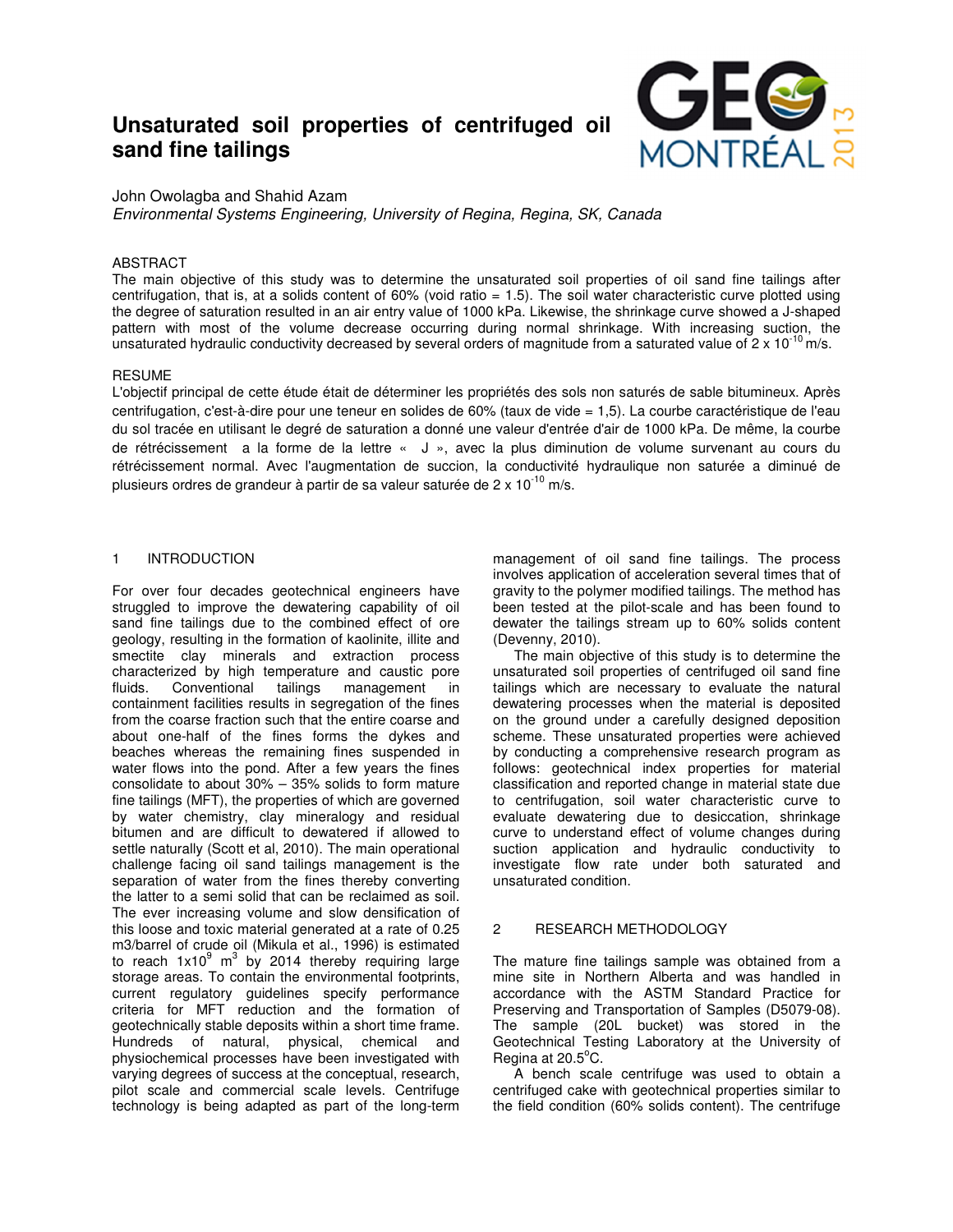consists of a swing type bucket capable of simultaneously holding four 100 ml sample in a single test run. The MFT samples in the specimen holders were subjected to an angular velocity of 4000 rpm operated at an equilibrium temperature of  $20^{\circ}$ C in the rotary chamber and allowed to run for 3 hours. The mass in the specimen holders were kept equal to avoid rotary imbalance. The slurry dewatered and the supernatant water was removed from the top of specimen holder and the bottom cake collected. The process was repeated until about 2 kg material was obtained and it was put in a sealed plastic container and stored in an air-tight chamber to preclude evaporation. Sub-samples were retrieved from the cake for subsequent laboratory testing.

## 2.1 Geotechnical Index Properties

The geotechnical index properties were conducted on the produced cake for preliminary material assessment and for use in subsequent laboratory investigations according to the ASTM test methods as follows: (i) water content (w) by the Standard Test Methods for Laboratory Determination of Water (Moisture) Content of Soil and Rock by Mass (D2216-05); (ii) dry unit weight (*γd*) by the Standard Test Method for Density of Soil in Place by the Drive-Cylinder Method (D2937-10); (iii) specific gravity (*Gs*) by the Standard Test Methods for Specific Gravity of Soil Solids by Water Pycnometer (D854-10); (iv) liquid limit (*wL*), plastic limit (*wp*) and plasticity index (*Ip*) by the Standard Test Methods for Liquid Limit, Plastic Limit, and Plasticity Index of Soils (D4318-10); (v) shrinkage limit (*ws*) by the Standard Test Method for Shrinkage Factors of Soils by the Wax Method (D4943-08); and (vi) grain size distribution by the Standard Test Method for Particle-Size Analysis of Soils (D422-63(2007)). The measured data were fitted with a uni-model curve using the following pedo-transfer function,  $P_p$ , (Fredlund et al., 2000):

$$
p_p = \frac{1}{\ln\left[2.72 + \left(\frac{a_{gr}}{d}\right)^{n_{gr}}\right]^{m_{bi}}}\left\{1 - \left[\frac{\ln\left(1 + \frac{d_r}{d}\right)}{\ln\left(1 + \frac{d_r}{d_m}\right)}\right]^2\right\}
$$
[1]

The above equation consists of the following fitting parameters: *agr*, the initial break point of the curve; *ngr*, the steepest slope of the curve; *mbi*, the shape of the fines part of the curve; and *dr*, the amount of fines in soil; *d,* grain size under consideration and *dm*, the minimum allowable grain size.

# 2.2 Soil Water Characteristic Curve

The SWCC was determined according to the ASTM Standard Test Methods for Determination of the Soil Water Characteristic Curve for Desorption Using a Hanging Column, Pressure Extractor, Chilled Mirror Hygrometer, and/or Centrifuge (D6836-02(2008)e2) using MFT cake material of 60% solids initial condition. A unique specimen holder of 26 mm diameter and 16mm height was prepared to accommodate the high volume loss and prevent crack propagation during desaturation as suction application increases. The cake was scooped into the specimen holder and carefully compressed to ensure there are no cavities within the sample it was then transferred on top of a wet porous stone with a wet filter paper placed underneath to prevent fines migration. Predetermined suction values were applied using pressure plate/membrane extractors manufactured by Soil Moisture Equipment Inc. These included the following: (i) a 15 bar pressure plate extractor (Model 1500F1) along with a 0.5 bar porous plate (0675 Series) for 30 kPa suction, a 3 bar porous plate (0675 Series) for 100 kPa and 200 kPa suction and a 5 bar porous plate (0675 Series) for 380kPa, 400kPa, and 530kPa suction; (ii) a cellulose membrane (1041D21) for 1500 kPa, 3000 kPa and 6000 kPa suction. The porous plates and the cellulose membranes were submerged in distilled and de-aired water for 24 hours to expel air bubbles. Thereafter, the specimens along with the retaining ring were placed on their respective porous plate or cellulose membrane and allowed to saturate in water. Next, the excess water was removed and each porous plate or membrane was placed in the extractor for corresponding suction application. For each suction value, the expelled water from the samples was monitored in a graduated burette. When two consecutive readings nearly matched over a 24 hour period, the test was terminated and the sample water content was determined.

The dew point potentiameter (WP4-T) was used for suction measurement at low water content. The sampling cup was half filled with soil to ensure accurate suction measurement (Leong et al., 2003) by using unsaturated sample from the SWCC pressure plate extractor with a known water content and reduced diameter size due to volume loss in the extractor. The sample was cut and the surface trimmed to 4mm high to fit into the sealed measurement chamber, set at 25oC temperature, through a sample drawer and was allowed to equilibrate with the surrounding air. Equilibration was usually achieved in 10 min to 20 min, as detected by condensation on a mirror and measured by a photoelectric cell. From knowledge of the universal gas constant, R (8.3145 J/mol<sup>o</sup>K), sample temperature,  $\tilde{T}$  ( $\rm{e}$ K), water molecular mass, X (18.01 kg/kmol), and the chamber relative humidity,  $p/p<sub>o</sub>$ , soil suction was calculated ( $\psi = RT/X \ln(p/p_o)$ ) and displayed on the potentiameter screen. The water content of the soil was measured as described earlier. The entire measured data was fitted with the following equation (Fredlund and Xing, 1994):

$$
w = w_s \left[ 1 - \frac{\ln\left(1 + \frac{\psi}{h_r}\right)}{\ln\left(1 + \frac{10^6}{h_r}\right)} \right] \left[ \frac{1}{\left\{ \ln\left[2.72 + \left(\frac{\psi}{a_f}\right)^{n_f}\right] \right\}^{m_f}} \right]
$$
 [2]

where:  $w =$  gravimetric water content at any specified suction, *ψ; ws* = saturated gravimetric water content; hr  $=$  residual soil suction;  $a_f$ ,  $n_f$ , and  $m_f$ . The equation is applicable to present SWCC using different geotechnical index parameter of water measurement on the y-axis.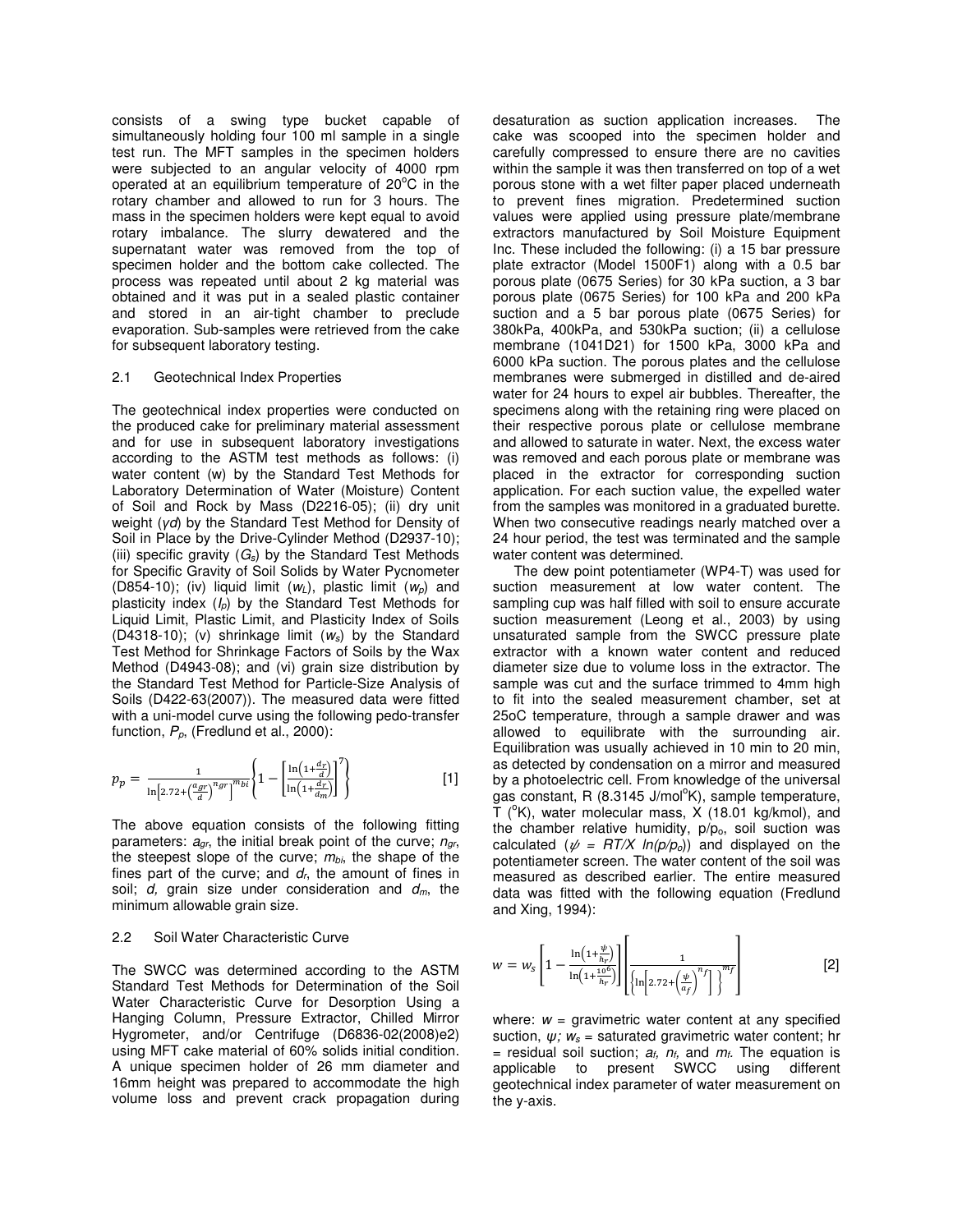The shrinkage test was conducted in accordance with the ASTM Standard Test Method for Shrinkage Factors of Soils by the Wax Method (D4943-08) using duplicate samples with known water content and applied suction obtained from previous SWCC test. These data were verified using a digital micrometer for volume measurement after various stages of desaturation before being coated with wax.

The volume of soil specimens was determined using the water displacement method. Each specimen was coated with molten microcrystalline wax ( $G_s = 0.9$ ) and allowed to cool down at room temperature. After wax solidification, the sample was submerged in a 250 ml graduated cylinder that was filled with distilled water. The water height in the cylinder was carefully recorded using a Vernier caliper before and after sample submersion in the cylinder. A graduated syringe was used to remove the increased amount of water displaced by the sample thereby bringing the water height back to the initial reading. The displaced water mass was determined by weighing the graduated syringe before and after water filling and recording the difference. This quantity was readily converted to water volume representing the volume of the wax-coated soil. The volume of soil was obtained from the difference of volume of the wax coated sample and the volume of wax (mass/0.9). A 7.4% correction was applied to account for the underestimation due to air entrapment at soil-wax interface, as suggested by Prakash et al. (2008). The sample mass was also determined to estimate the bulk unit weight of the soil that, in turn, was converted to the void ratio using basic phase relationships. The entire data was fitted with the following equation (Fredlund and Xing, 1994).

$$
e = a_{sh} \left[ \frac{w^{c_{sh}}}{b_{sh}^{c_{sh}}} + 1 \right]^{\left( \frac{1}{c_{sh}} \right)} \tag{3}
$$

 $a_{sh}$  = the minimum void ratio *(e<sub>min</sub>), b<sub>sh</sub>* = slope of the line of tangency, (e.g., drying from saturated conditions), *csh* = curvature of the shrinkage curve, and  $w =$  gravimetric water content. The ratio,  $a_{\rm sh}/b_{\rm sh} = G_s/S$ is a constant for a specific soil; where  $G_s$  = specific gravity and *S* = degree of saturation.

### 2.4 Hydraulic Conductivity

The saturated hydraulic conductivity was chosen based on falling head permeability experimental data not presented in this paper. The unsaturated hydraulic conductivity function *(kr)* was estimated using the Fredlund pedo-transfer function (Fredlund et al., 1994) in the soil data base software by SoilVision Systems Limited.

$$
k_r = \frac{\int_{h_{\text{r}}(\psi)}^{b} \frac{\theta(e^y) - \theta(\psi)}{e^y} \theta'(e^y) dy}{\int_{h_{\text{r}}(\psi \text{ at } e \text{ e}y)}^{b} \frac{\theta(e^y) - \theta_s}{e^y} \theta'(e^y) dy}
$$
 [4]

Denoting  $ln(10^6)$  by *b, a* dummy integration variable by

*y,* volumetric water content by *θ*, and air entry value by *aev*. Soil water characteristic curve plotted as degree of saturation versus soil suction was used in the estimation as will be discussed latter in this paper.

Table 1: Change in material state due to centrifugation.

| Description                                                                                                   | Value       |             |
|---------------------------------------------------------------------------------------------------------------|-------------|-------------|
|                                                                                                               | As received | Centrifuged |
| Gravimetric Water Content,<br>w (%)                                                                           | 240         | 63          |
| Solids Content, s (%)                                                                                         | 29          | 61          |
| Dry Unit weight, $yd$ (g/cm <sup>3</sup> )                                                                    | 0.36        | 0.95        |
| Void Ratio, e                                                                                                 | 6.1         | 1.5         |
| Volumetric Water Content, θ                                                                                   | 86          | 59          |
| (%)                                                                                                           |             |             |
| Degree of Saturation, S (%)                                                                                   | 100         | 100         |
| * $\theta = (\gamma d / \gamma w) w$ , $e = (Gs / \gamma w) - 1$ , $S = wGs / e$ , $s = 1 / (1 + w)$ . (Where |             |             |

*ɣw=1g/cm<sup>3</sup> )* 

Table 2: Summary of geotechnical index properties.

| Description                 | Value       |             |
|-----------------------------|-------------|-------------|
|                             | As received | Centrifuged |
| Specific Gravity, Gs        | 2.34        | 2.39        |
| Material Finer than 0.075   |             |             |
| (%)                         | 96          | 95          |
| Material Finer than 0.002   |             |             |
| (%)                         | 52          | 52          |
| Liquid Limit, $w_L$ (%)     | 48          | 41          |
| Plastic Limit, $w_P(\%)$    | 21          | 20          |
| Plasticity Index, $I_P(\%)$ | 27          | 21          |
| <b>USCS Classification</b>  | CI.         | CI.         |

*\*p = wL-w<sup>P</sup>*

# 3 RESULTS AND DISCUSSION

#### 3.1 Geotechnical Index Properties

Table 1 summarizes material properties before and after centrifugation. The as received MFT had water content, *w* = 240% and solids content, *s* = 29%. The dry unit weight, *γd* was found to be 0.36 g/cm3 corresponding to an initial void ratio, *ei* = 6.1 and volumetric water content, θ = 86%. After centrifugation, the material dewatered to *w* = 63% (s = 62%). The *γd*  was found to be 0.95 g/cm3 corresponding to a void ratio,  $e = 1.5$  and  $\theta = 60\%$ .

Table 2 compares the geotechnical index properties of as received MFT and centrifuged MFT. The specific gravity *Gs* measured 2.34 and 2.39, respectively. These values are lower than those of usual sedimentary soils because of the presence of bitumen (*Gs* = 1.03). The slight increase in the *Gs* of centrifuged MFT is attributed to partial removal of residual bitumen during centrifugation. This process did not result in any significant change in grain size distribution as illustrated in Figure 1. Both samples showed about 95% material finer than 0.075 mm and 52% material finer than 0.002 mm.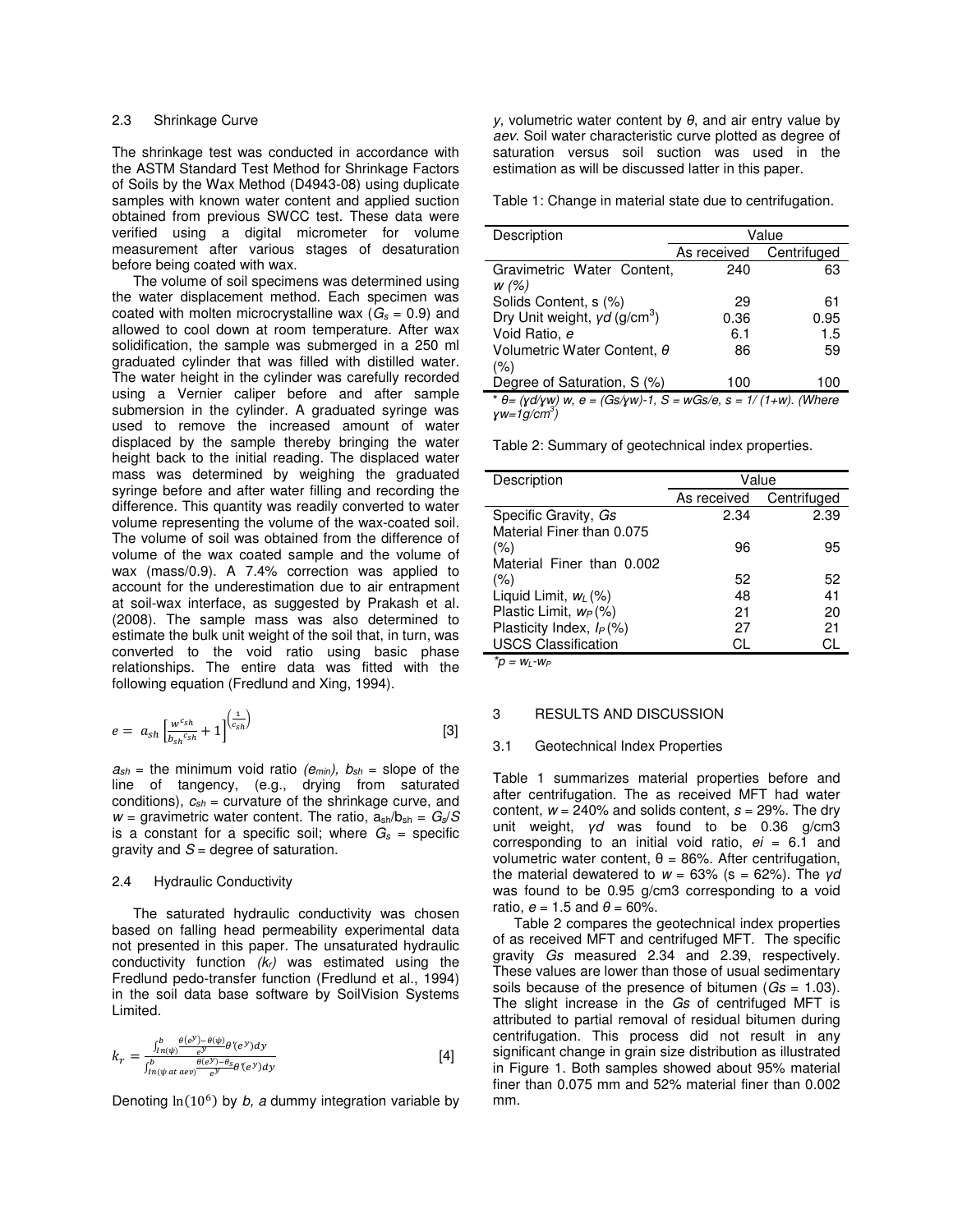On the contrary, bitumen release decreased lubrication thereby marginally decreasing the consistency limits. The  $w_L$  and  $I_P$  were found to be 48% and 27% for as received MFT and 41% and 21%, for centrifuged MFT. Scott et al. (1985) reported similar reduction in consistency limits of different sludges from oil sand extraction plant. Irrespective of the material treatment through centrifuge, both tailings samples classified as inorganic clay of medium plasticity (CL) based on unified soil classification system.



Figure 1. Grain size distribution curve.

# 3.2 Soil Water Characteristic Curve

SWCC highlights important features of soil when their saturation state is altered. Figure 2 illustrates measured SWCC. The curve comprises of three straight line segments with two inflection points. The initial horizontal line represents no change in material state up to the air entry value (*AEV*) where air first enters into the pore spaces. Thereafter, the second segment known as the transition zone represents a gradual decrease in the water (increase in air). Water migration under the action of capillarity, is the dominant transport mechanism in this zone resulting in a downward slope from the *AEV* up to the residual condition. The third segment is from residual condition to completely dry condition. Water vapour becomes the dominant phase in the transport mechanism and require  $(10^6 \text{ kPa})$ suction to achieve complete soil desiccation.

Figure 2 gives the SWCC plot. The plot was influenced by *γd* based on instantaneous volume measurements of the slurry due to substantial volume changes during suction application unlike the gravimetric water content SWCC that is independent of volume changes. The plot shows an *AEV* of 1000 kPa and residual suction of 30,000 kPa at  $S = 15\%$ .



Figure 2: Degree of saturation.

The water in the pores decreases due to drainage through the pore spaces and the average degree of saturation (*Save*) reached 90% when most of the pore spaces have been filled with air. Thereafter, the pores compressed and further drainage of water becomes difficult requiring higher suction  $(10^6 \text{ kPa})$  for air to enter into the matrix. The significantly higher matrix AEV (Figure 2) is associated with gradual decrease in the slurry volume due to increasing suction and this gradual decrease in volume is primarily a result of pore compressibility under capillary action (Marinho, 2005). The use of actual volume measurements better describes the desaturation behaviour of tailings.

# 3.3 Shrinkage Curve

Figure 3 shows shrinkage curve for centrifuged MFT. The theoretical lines representing the various average degrees of saturation were calculated from basic phase relationship applying  $G_s = 2.39$ . The sample was initially completely saturated and subsequently desaturated by applying different suction values. The void ratio and water content corresponding to various applied suction were determined as described earlier in this paper. The data shows a "J" shaped curve in a progressive drying pattern (from  $e = 1.5$  to  $e = 0.46$ ). The curve comprises of an initially saturated straight line portion up to the w<sup>s</sup> (normal shrinkage zone) thereafter, the second horizontal portion from the ws to completely dry condition (residual shrinkage zone). The curve indicated a gradual decrease in water content in the normal shrinkage zone until a point close to the plastic limit  $w<sub>o</sub>$ where there is slight deviation from  $S = 100\%$ . Theoretically,  $S = 100\%$  up to the shrinkage limit where air intrusion in the pore spaces occurs. The slight deviation from theory experienced is attributed to experimental error associated with measurement of precise void ratio *e*.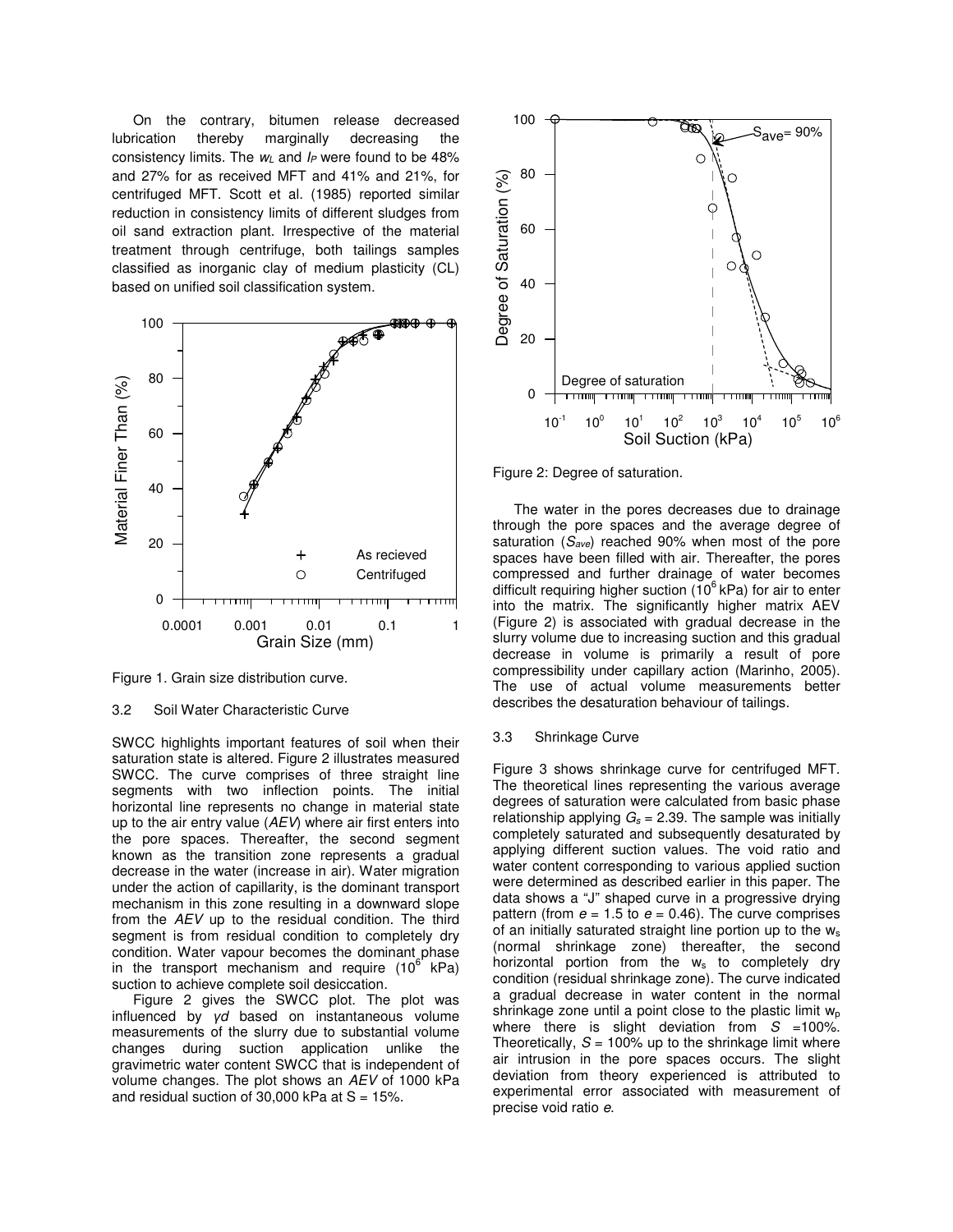

Figure 3: Shrinkage curve.

The data indicated that in the normal shrinkage zone, volume decrease in soil is equal to volume of water lost resulting in a 45° straight line (Ito and Azam, 2012). This reveals that drainage occurs primarily in the normal shrinkage zone whereas in the residual shrinkage zone, air enters into the pores near the shrinkage limit, fills the void spaces accelerating water loss. Water reduction exceeds volume reduction in the residual shrinkage zone and gradually transitions to zero volume reduction beyond the shrinkage limit. The bulk of this volume decrease occurred in the former zone (normal shrinkage zone). The combination Figure 3 and SWCC better explains the behavior of this class of material. The accurate combination is with the degree of saturation plot which shows complete saturation up to the shrinkage limit (air intrusion) occurring at *AEV =* 1000 kPa and after complete air intrusion; the *Save* decreased to 90%.

## 3.4 Hydraulic Conductivity

Figure 4 presents hydraulic conductivity data. The saturated initial hydraulic conductivity at e = 1.5 was determined to be  $2 \times 10^{-10}$  m/s based on experimental data not presented here in this paper. Thereafter, the hydraulic conductivity decreased with decreasing void ratio reaching a value of  $2 \times 10^{-11}$  m/s at e = 0.5.

The *kunsat* decreased by several orders of magnitude  $(10^{-10} \text{ m/sec}$  to  $10^{-20} \text{ m/sec}$ ) with increasing suction and closely followed the SWCC presented in Figure 2. As expected, the curve comprises of initial horizontal line up to the air entry value followed by a sharp decline linearly on a downward slope with increasing suction. The *S*-based curve revealed the actual *kunsat* function for this class of material and better represents the field situation requiring higher suction values for meaningful desaturation



Figure 4: Unsaturated hydraulic conductivity.

#### 4. SUMMARY AND CONCLUSION

Knowledge of unsaturated properties is paramount for geotechnical engineers in developing surface deposition schemes for centrifuged oil sand fine tailings. The main conclusions of this research are summarized as follows:

The investigated material was characterized by fine grained clay of medium plasticity. The moderate liquid limit (40%) and plastic limit (20%) with a low shrinkage limit (15%) indicated a moderate water absorbing and retaining capacity of the clay. The correct way of quantifying SWCC for a high volume change material to model deposit desaturation is degree of saturation plot computed with reference to instantaneous volume of soil thereby accommodating all volume losses as suction increases this plot showed an *AEV* of 1000 kPa. The shrinkage curve showed a "J" shaped curve with the bulk of the volume loss occurring in the normal shrinkage zone. The initial hydraulic conductivity at 60% solid content (e = 1.5) was found to be 2 x  $10^{-10}$  m/s. This value decreased with several orders of magnitude  $(10^{-10} \text{ m/s to } 10^{-20} \text{ m/s})$  as suction increased.

#### 5. ACKNOWLEDGEMENT

The authors would like to gratefully acknowledge the financial support provided by the Natural Science and Engineering Research Council of Canada, the University of Regina for providing laboratory space, and SoilVision Systems Ltd. for providing the computer software.

### 6. REFERENCES

Devenny, D.W., 2010. A screening study of oil sand